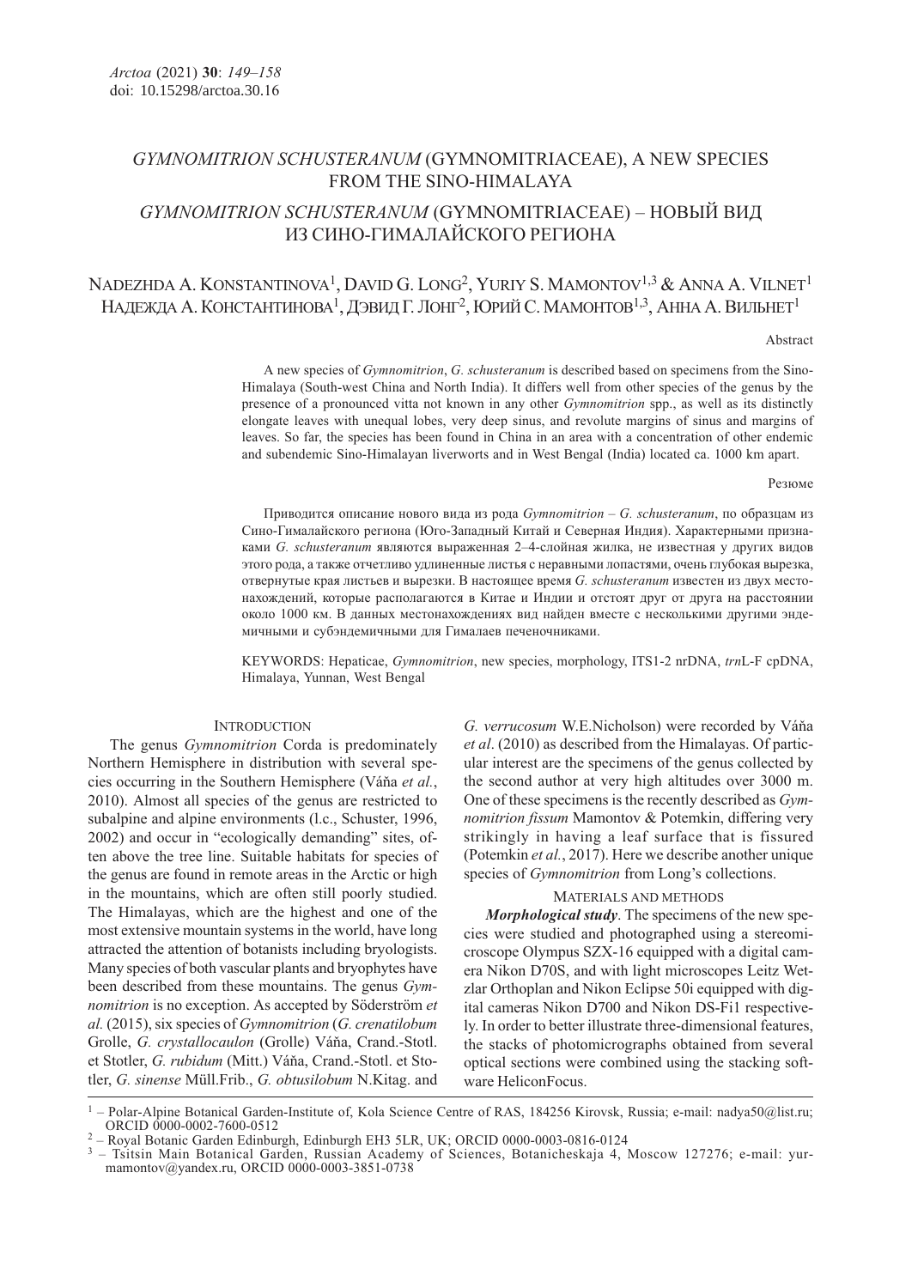## Taxa sampling

The estimation of phylogenetic affinity of the specimen of the genus Gymnomitrion from China (Yunnan Prov., Long 35728) was implemented based on a modified ITS1-2 nrDNA+trnL-F cpDNA dataset from Mamontov et al. (2019). This dataset contained 23 samples, including the newly sequenced Chinese specimen and two specimens of Gymnomitrion revolutum (Nees) H. Philib. from Trans-Baikal Territory (Russia), previously published data for 15 specimens of *Gymnomitrion*, four outgroup species from the family Gymnomitriaceae and Eremonotus myriocarpus (Carrington) Lindb. & Kaal. ex Pearson from the Jungermanniaceae. GenBank accession numbers and voucher details are listed in Appendix 1. DNA isolation, PCR amplification and DNA sequencing followed the procedures as described by Mamontov et al. (2019).

## Phylogenetic analyses

The alignments of ITS1-2 and trnL-F were produced and corrected in BioEdit 7.0.1 (Hall, 1999), all positions were taken for estimation; lacking parts of sequences and unsequenced loci were coded as missing. Preliminary phylogenetic estimation revealed congruent topologies with absence of conflict nodes that tested by eyes, thus both loci were combined in a single ITS1-2 +  $trnL$ -F dataset.

The MP analysis was run with New Technology Search with a search for the minimum-length tree by five reiterations and 1000 bootstrap resamplings; indels were coded by a modified complex coding algorithm in SeqState (Müller, 2005).

The best-fit evolutionary model of nucleotide substitutions, GTR+I+Г, was chosen by the program Model-Generator (Keane *et al.*, 2006). The stopping frequency criterion for bootstrapping procedure (Pattengale et al., 2010) reveled 350 replicates as enough for this dataset for reaching BS convergence with Pearson average p100  $= 0.994777$  realized in RAxML v. 7.2.6 (Stamatakis, 2006). The ML analysis was done with GTR+I+Г model, gamma distribution with four rate categories and resampling procedure with 350 replicates.

In the Bayesian analysis ITS1-2 and trnL-F partitions were separately assigned the GTR+I+Г model. Two independent runs of the Metropolis-coupled MCMC were used to sample parameter values in proportion to their posterior probability. Each run included three heated chains and one unheated, and two starting trees were chosen randomly. Chains were run for one million generations and trees were sampled every  $10<sup>th</sup>$  generation. The software tool Tracer (Rambaut & Drummond, 2007) revealed the effective sample size as 3029.2772, autocorrelation time as 594.2672 and discarded the first 10000 trees in each run as burn-in. Thereafter 180,000 trees were sampled from both runs. The average standard deviation of split frequencies between two runs was 0.004424. Bayesian posterior probabilities were calculated from trees sampled after burn-in procedure.

The p-distances were calculated to test of ITS1-2 and trnL-F sequence variability among Gymnomitrion species in Mega 5.1 (Tamura et al., 2011) using the pairwise deletion option for counting gaps.

### **RESULTS**

### Molecular study

The ITS1-2 sequences were newly obtained for 3 specimens and trnL-F for a single specimen. The combined alignment of the two genomic regions comprises 1355 character sites, among them 886 positions belonging to ITS1-2 and 469 to trnL-F. The number of constant positions in ITS1-2 is 648 (73.14%) and in trnL-F is 344  $(73.35\%)$ , variable – 213 (24.04%) and 123 (26.23%), parsimoniously informative  $-101$  (11.40%) and 50  $(10.66\%)$ , respectively.

The MP analysis yielded two equally parsimonious trees with a length of 967 steps, with CI= 0.734403 and RI= 0.666667. The ML calculation resulted in a single tree, the arithmetic mean of Log likelihood was -4954.206668. In the Bayesian analysis arithmetic means of Log likelihoods for each sampling run were -4786.86 and -4788.23. The tree topologies reconstructed by three approaches are quite similar and agree with previously published tree (Mamontov et al., 2019). Thus, we provide the ML tree with an indication of bootstrap support values obtained in the MP and ML analyses and Bayesian posterior probabilities (PP) (Fig. 1).

The tested specimen of *Gymnomitrion* from China (Long 35728) was found in a clade composed by two specimens of G. revolutum, G. africanum, G. verrucosum and two specimens of indeterminate species. The relation of the Chinese specimen has support only in the BA analysis (PP=0.56) like majority internal nodes within this clade (Fig.1). The p-distance estimation suggested divergence among tested specimens and other Gymnomitrion species by 2.2-4% in ITS1-2 sequences and 2.1-6.1% in trnL-F that corresponded with the level of infrageneric variability in this genus (Mamontov et al., 2019: Table 2).

## Morphological study

In spite of its weakly supported phylogenetic position the genetic distances of the newly studied Chinese specimen are high enough and along with morphological peculiarities allows us to confidently regard it as a separate species.

## TAXONOMY

Gymnomitrion schusteranum Konstant., D.G.Long, Mamontov & Vilnet, sp. nov. Figs. 2–5.

Diagnosis. Plants blackish brown, middle-sized, with leaves 1.5–2 times as long as wide, deeply divided into two clearly unequal lobes with recurved margins of both lobes and sinuses and characterized by the presence of a clear vitta, 2–3(–4)-layered at the base, bifurcating approximately in the middle of the undivided part of the leaf and reaching the middle of the lobes.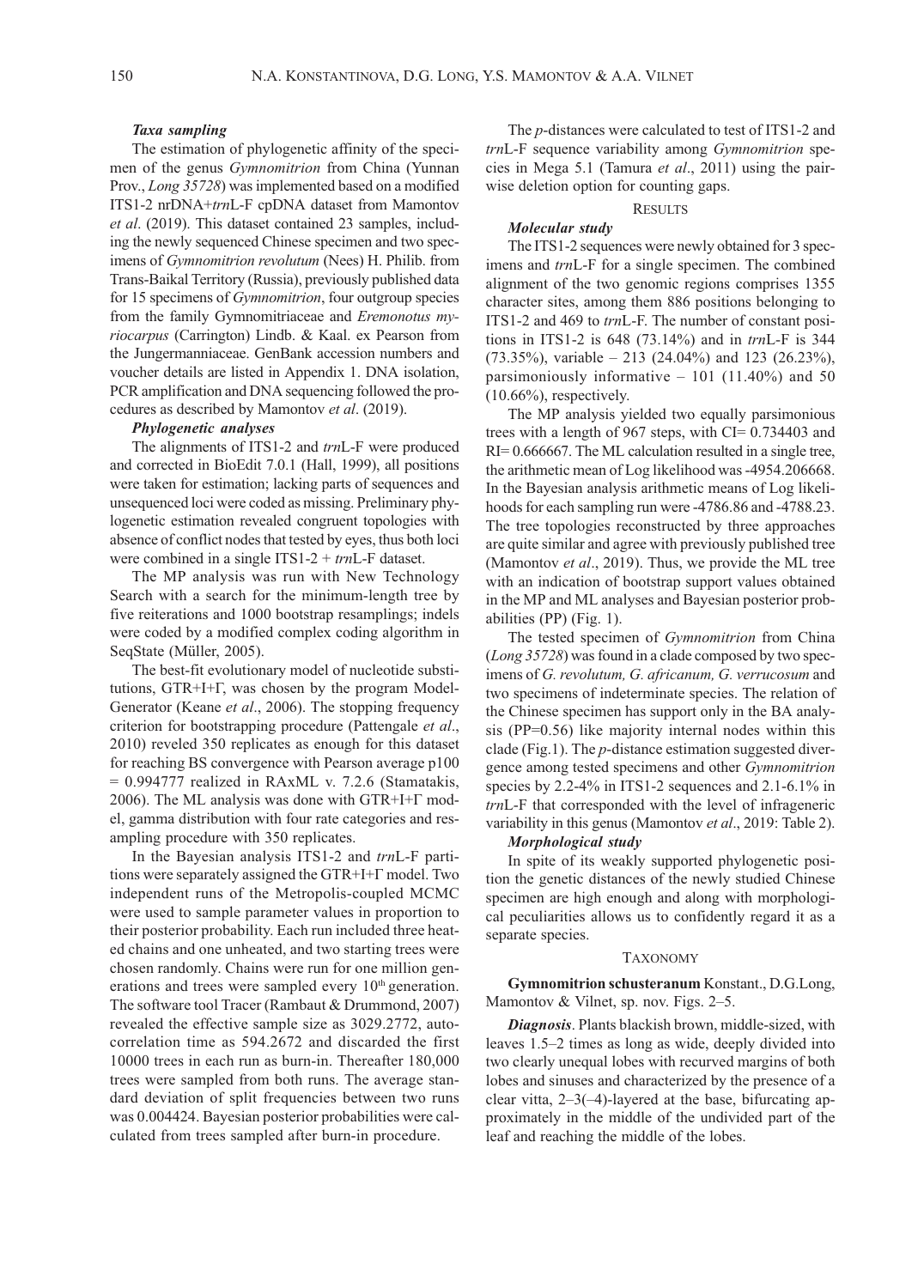

TYPE. CHINA. Yunnan Province, Gongshan County, Cikai Zheng, east slope of Gaoligong Shan, Nu Jiang (Salween) catchment, Yipisaka Lake at head of Pula He valley, 2.2 km SSE of tunnel, 27°45'12.4"N, 98°27'36.4"E, alt. c. 3455 m a.s.l., 12 August 2006, D.G. Long 35728 (KPABG – holotype; E, KUN, CAS, MO, MHA – isotypes).

Etymology: The species is named after Rudolf M. Schuster, one of the world's foremost bryologists over many decades, who made an immense contribution to

the study of the diversity, phylogeny and taxonomy of liverworts.

Description. Plants when dry blackish, when moist from pale green (uppermost apices) and dark chocolate brown in upper parts of shoots to blackish brown below, with main shoots ca. 0.6 mm wide and branches ca. 0.4 mm, up to 20–25 mm long, branching both dorsal intercalary (Andrewsianthus-type) and ventral intercalary, mostly at base of shoots. Cells on dorsal side of stem almost isodiametric, of irregular form, rounded-rectan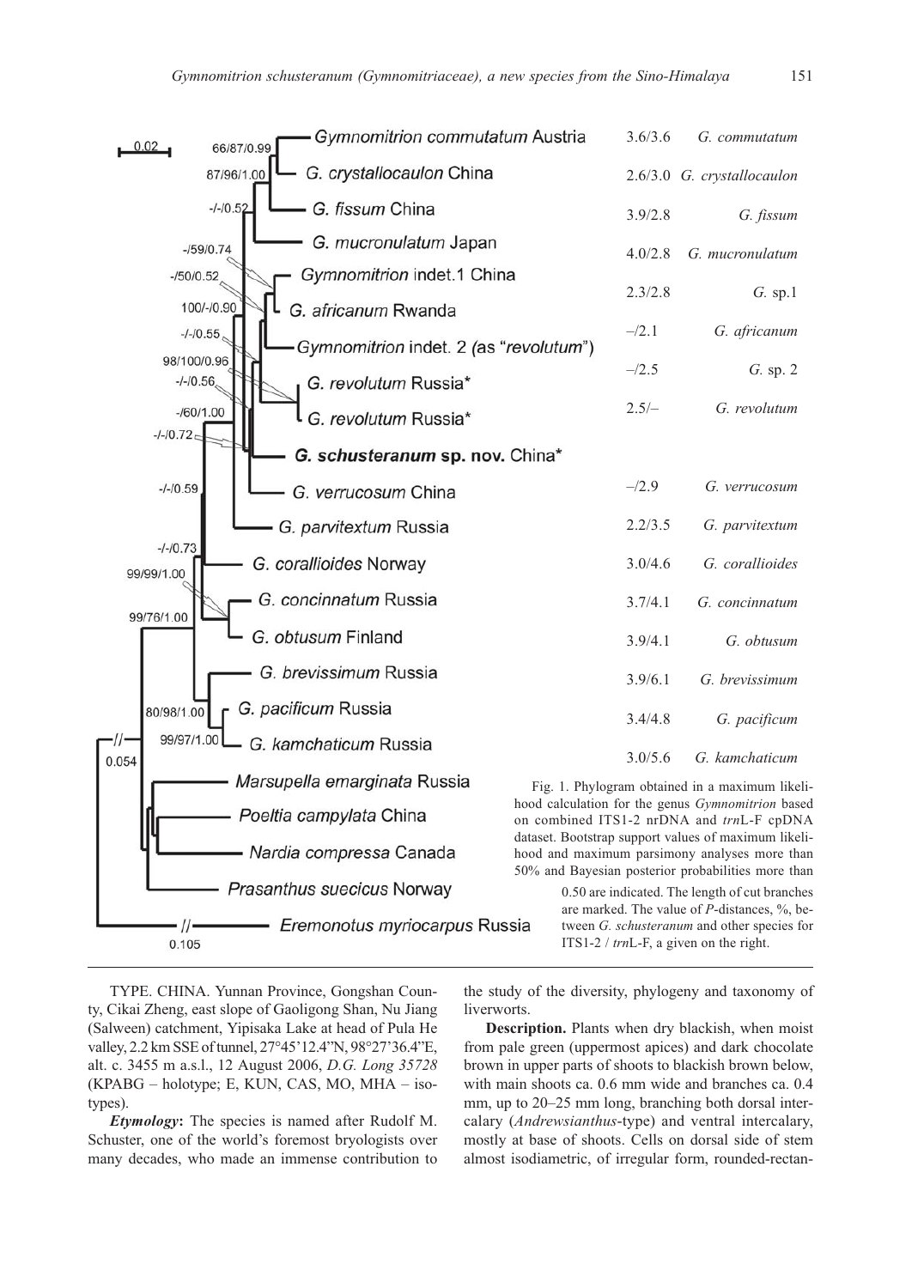gular or rounded-triangular, thick-walled, small, ca. (12–) 15–17 μm. Stem cross-section (Fig. 3I, 4D) elliptical, on main shoot 200–225 μm high and 260–280 μm wide, with distinct cortex of  $(3-)4-5$  layers of dark brown thickwalled, small, almost isodiametric (or elongate along the margin) cells ca.  $7-8(-10) \times (10-)14-17(-20)$  µm and with slightly larger and paler outermost layer of cortical cells. Cells of medulla distinctly larger, thin-walled with distinct trigones, ca.  $10-15 \times 20-25$  µm. Stem surface smooth (Fig. 4D), but in places appearing papillose through the leaf base cells bearing dome-like projections (Fig. 3I). Rhizoids colorless, 10–11 μm wide, absent on leafy shoots and occurring sparsely only on single small leaved stolon-like shoots arising from rhizome-like leafless structures at base of plants. Leaves (Fig. 2C, E–G, I; 5C, E) when dry slightly falcate, in Long 35728 clearly directed to the ventral side (Fig. 4A), straight with dorsal lobe partly suberect spreading, transversely inserted, imbricate, hiding and sheathing the stem, slightly decurrent both dorsally and ventrally (Fig. 4C), subovate, variable and smaller on upper parts of shoots, bifid, distinctly longer than wide, 600–700(–900) μm wide near the base, slightly tapering upwards, 1000–1350(–1400) μm long on main axes, the length/width ratio (1.4–)1.5– 1.7(–2), slightly smaller on branches where leaves are  $550-650 \times 950-1100$  µm; leaves deeply divided by narrow sinus rounded at base, up to (0.5)0.6–0.7 leaf length, into two distinctly unequal subulate lobes with more or less distinctly reflexed margins and sinuses. Lobes cuspidate, ending in 1–2 superposed almost isodiametric cells ca. 8–10 × 8–10 μm (Fig. 3C, I). Vitta massive, 2–3(–4) layers thick (Fig. 3F, G, H, J), bifurcate near the base of lamina, just 5–7 cells under the base. Vitta cells (10–)  $12-15 \times (20-)25-50 \mu m$ , very variable, thin walled with small to minute trigones. Cells on margins of leaf lobes variously oriented and elongated perpendicular to the margin below,  $5-7 \times 8-10$  µm measured along margins,  $(6-)7-8 \times 8-10$  µm in lobes and slightly increasing downwards,  $8-10(-12) \times 10-15$  µm, slightly obliquely elongated towards the vitta, with small to large trigones and a more or less distinct middle lamella in cell walls. Cells at the very base of leaves near the margins thick-walled with lumen  $5-8(-10)$  µm and walls between two cells 4– 5 μm with distinct deeper colored lamella. Above the angular thickenings, both inner and outer surfaces of leaves bear at places (especially over vitta) low, domelike, indistinct to more or less distinct projections (papillae) which can be seen only in leaf cross section (Fig. 3E, F, G, J) due to its high transparency. Plants dioicous. Male shoots have been found only in the Indian specimen (Iwatsuki B9), while the female ones only in the Chinese specimen (Long 35728). Androecia intercalary, composed by 2–4 pairs of bracts, 1–2-androus; male bracts (Fig. 5A, D, F, G) almost not differing from leaves in length and width, deeply concave, with relatively short sinus (0.28–0.38 of the length) and saccate basal portion; antheridial stalks biseriate, 240–310 μm long. Gynoecia terminal; female bracts erect (Fig. 2A), mostly not differing from leaves in length, but comparatively wider, deeply concave, with relatively short sinus (0.28– 0.43 of the length). Perigynium and perianth lacking, shoot calyptra translucent (Fig. 3D), up to 700 μm long. Capsule globose (Fig. 2A), elaters 2-spiral, 7–10 μm in diam. Spores yellowish brown, 10–12 μm in diameter.

Differentiation. In general appearance, Gymnomitrion schusteranum resembles G. revolutum in size, color, sheathing of base leaves, and the revolute margins of leaves and sinuses. However, the new species is characterized by a set of features that immediately distinguish it from both this and other species of the genus. In particular, none of the other species of the genus known to us has such a clear leaf vitta (cf. Damsholt, 2002, Plate103 fig. 5). The elongated leaves with a length exceeding the width by 1.5–2 times and a very deep sinuses up to 0.5– 0.7 leaf length are also characteristic. In size, color, and shape of leaves deeply divided into two lobes and having a distinct vitta, the new species resembles representatives of the genus Herbertus Gray at first glance. However, the absence of underleaves serves to immediately distinguish G. schusteranum from Herbertus species even in the field.

Additional studied specimen. INDIA. West Bengal, near Sandakphu, Darjeeling area, 11,600–11,900 ft, 26 April 1965, Z. Iwatsuki et al. B 9 (MO, MHA – paratypes).

Distribution. To date this species is known only from China (Yunnan Province) and India (State of West Bengal). However, based on the two known locations that are remote from each other by about 1000 km, we can assume a much wider distribution of the species. Undoubtedly more extensive sampling in the Himalaya will lead to further localities for this species.

Ecology. The type specimen of Gymnomitrion schusteranum was collected on the eastern (Chinese) side of the Gaoligong Shan, the dividing range between Yunnan and Myanmar, within the catchment of the Salween (Nu Jiang) River at a height of 3455 m. The area is dominated by somewhat undisturbed Abies/ Rhododendron forest up to approximately the altitude of the collection where the Abies trees had become relatively few (see image) and the steep rocky slopes were dominated by dense thickets of bamboo (foreground in image) and Rhododendron shrubberies. Around the lake shore were low rock outcrops where the type specimen was collected in a deep shady, moist rock cleft. The species associated with Gymnomitrion schusteranum are the mosses Andreaea rigida Wilson ex Mitt., Atractylocarpus alpinus (Schimp. ex Milde) Lindb. and Sanionia uncinata (Hedw.) Loeske, and the liverworts Diplophyllum taxifolium (Wahlenb.) Dumort., Pseudolepicolea trollii (Herzog) Grolle & Ando, Scapania contorta Mitt., S. ferruginea (Lehm. & Lindenb.) Lehm. & Lidenb., Schistochilopsis setosa (Mitt.) Konstant., Solenostoma appressifolium (Mitt.) Váňa & D.G.Long, S. oh-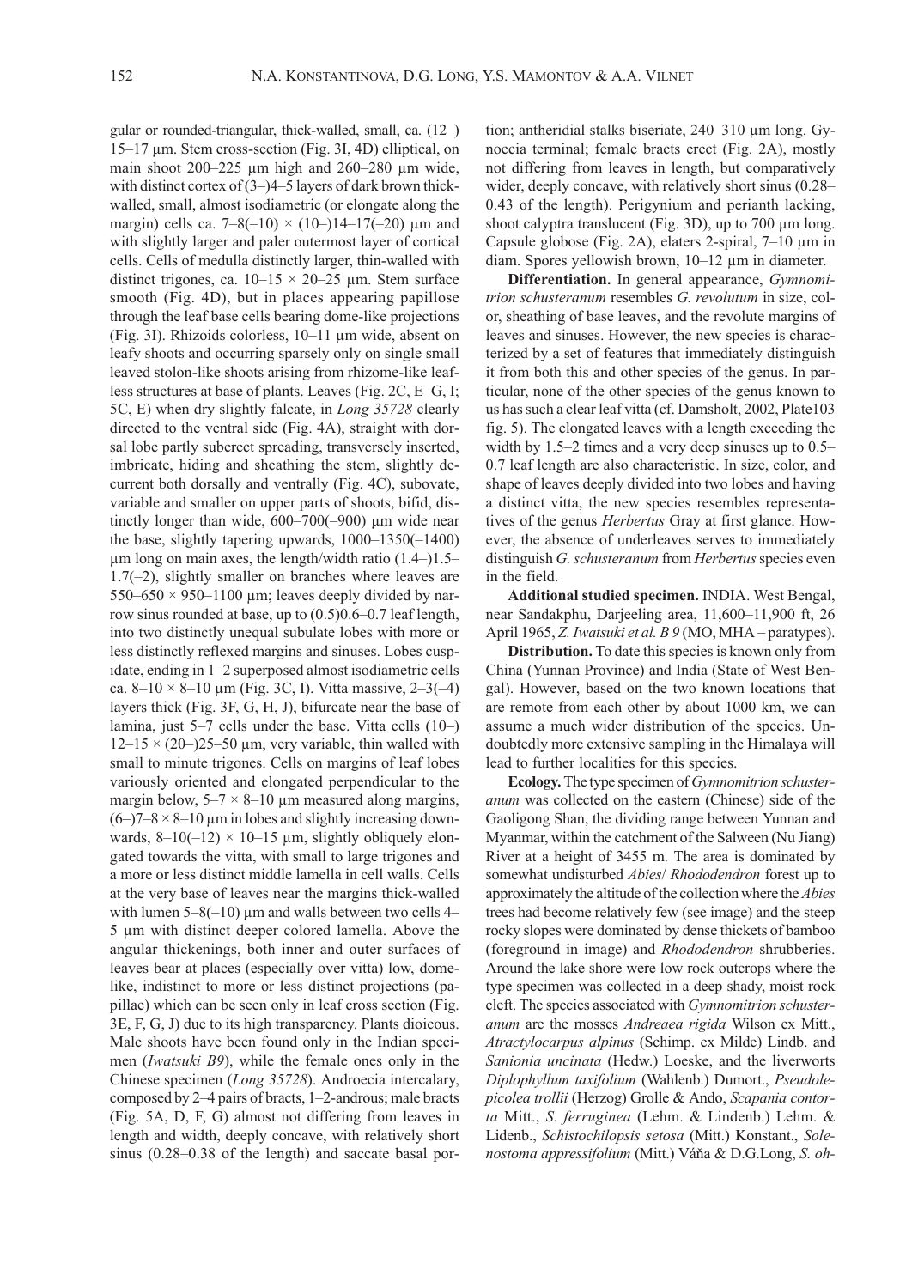

Fig. 2. Gymnomitrion schusteranum. A – female shoot apex with gynoecium and sporophyte. B – sterile part of shoot (ventral view). C, E–G, I – leaves. D – part of the leaf lamina. H – cells of the leaf lobe near vitta. J – cells of the leaf base. K – cells of the leaf lobe in vitta area. All from holotype, Long 35728 (KPABG).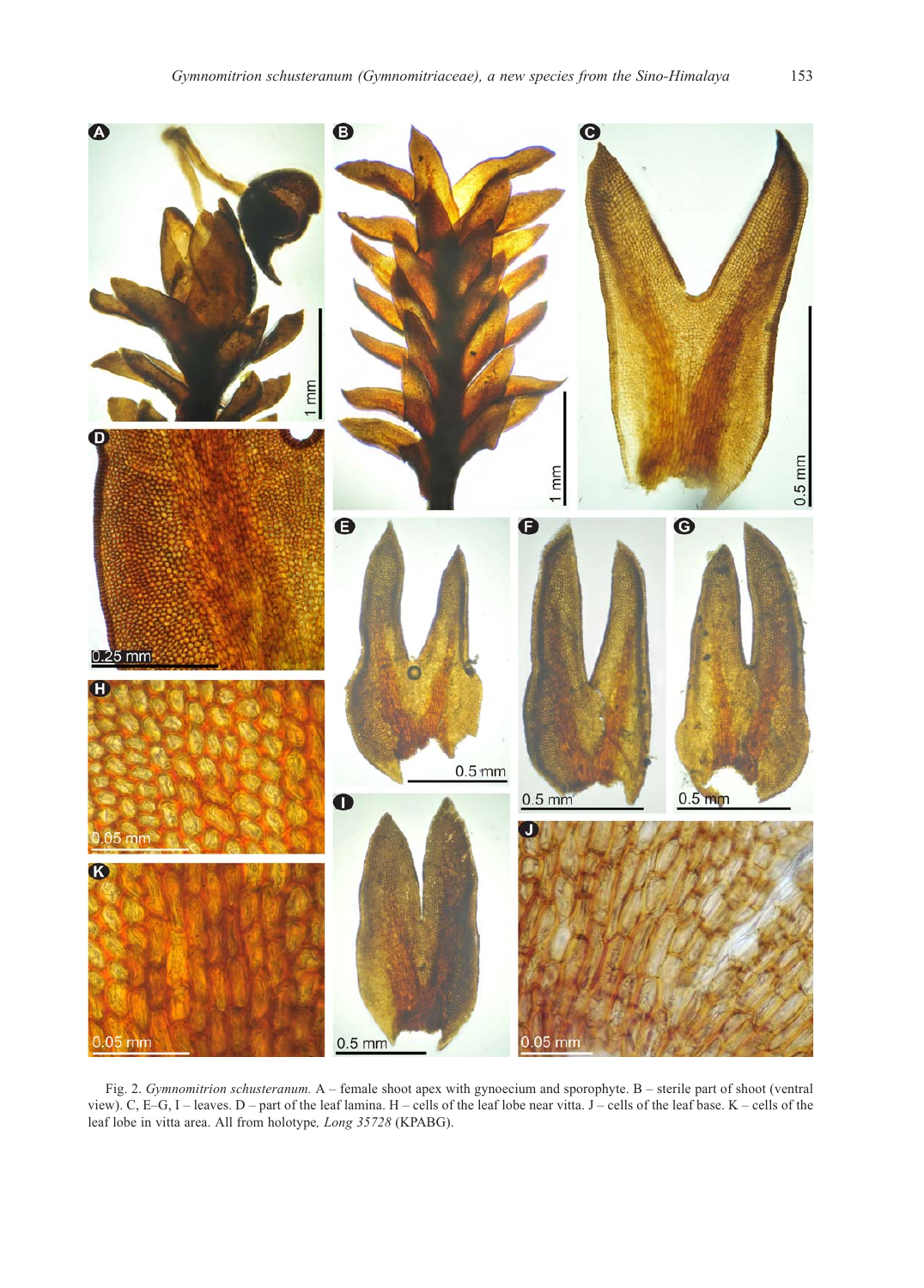

Fig. 3. Gymnomitrion schusteranum. A, B, C – innermost female bracts. D – shoot calyptra. E–H, J – leaf cross sections. I – stem cross section. All from holotype, Long 35728 (KPABG).

bae (Amakawa) C.Gao, and S. subacutum (Herzog) Váňa, Crand.-Stotl. & Stotler. The paratype specimen of Gymnomitrion schusteranum was collected on a cliff shelf near Sandakphu in Darjeeling District, State of West Bengal (India), at a height of ca. 3530–3630 m. Associated liverworts are Anastrophyllum assimile (Mitt.) Steph., Bazzania sp., Blepharostoma trichophyllum (L.) Dumort., Cololejeunea sp., Gymnomitrion sp., Riccardia sp., and Scapania ornithopoides (With.) Waddell. The distance between the two known localities of the species is about 1000 km.

## **DISCUSSION**

According to modern concepts, the genus Gymnomitrion comprises 35 species and includes some species previously attributed to Marsupella and Apomarsupella (Söderström et al., 2016).). Along with the widespread circumpolar, mostly arctic montane species (for example, Gymnomitrion concinnatum (Lightf.) Corda, G. corallioides Nees, G. brevissimum (Dumort.) Warnst.), a significant proportion are species with a very restricted distribution. Typically, these are species described in the mid to late twentieth century from hard-to-reach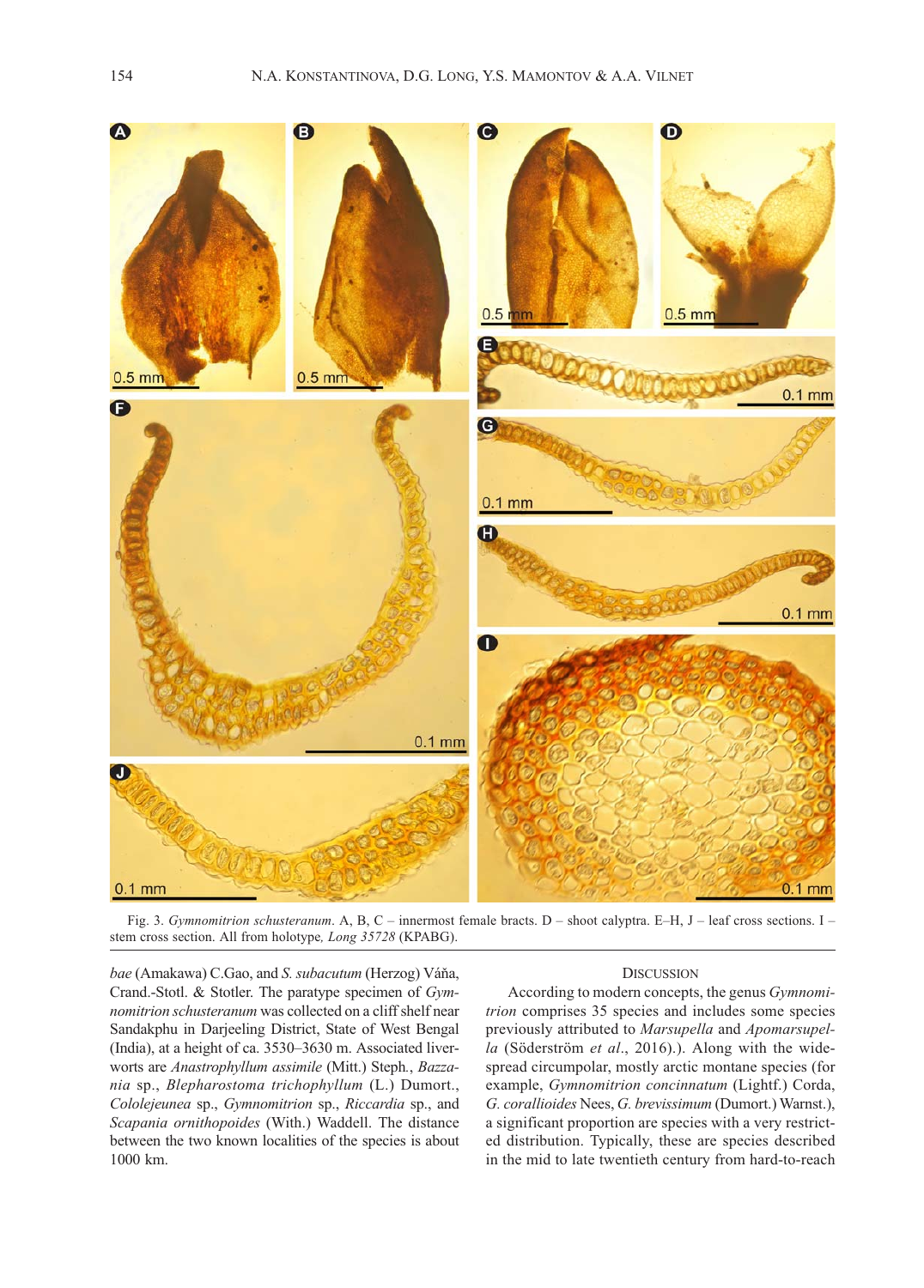

Fig. 4. Gymnomitrion schusteranum.  $A - dry$  habit. B,  $E - leaf$  lobe apices.  $C - part$  of shoot showing leaf insertion (ventral view). D – stem cross section. F, H – cells of leaf lamina below sinus. G – cells of leaf margin near the leaf base. All from holotype, Long 35728 (KPABG).

areas in the mountains of different continents including Central America (G. asperulatum R.M.Schust., Venezuella: Schuster, 1996; G. atrofilum Váňa, Colombia: Váňa 1976; G. moralesiae Váňa, Costa Rica: Váňa, 1980), North America (G. mucrophorum R.M.Schust., Alaska; Schuster, 1995), Subantarctic Islands (Gymnomitrion minutulum (Hässel) Váňa: Hässel, 1980). Furthermore, the concept of the distribution of many species has changed significantly during the relatively recent study of the mountains of Latin America, the

western coast of North America and Southeast Asia (Váňa et al., 2010). Moreover, after publication of the World Checklist of Liverworts (Söderström et al., 2016), several species of the genus *Gymnomitrion* mainly from Asia were resurrected or described as new (Potemkin et al., 2017; Mamontov et al., 2018, 2019). Basically, the recent species were described on the basis of one or two adjacent specimens, thus having a very limited distribution e.g. G fissum (Potemkin et al., 2017) or G. kamchaticum Mamontov, Vilnet & Konstant. (Mamontov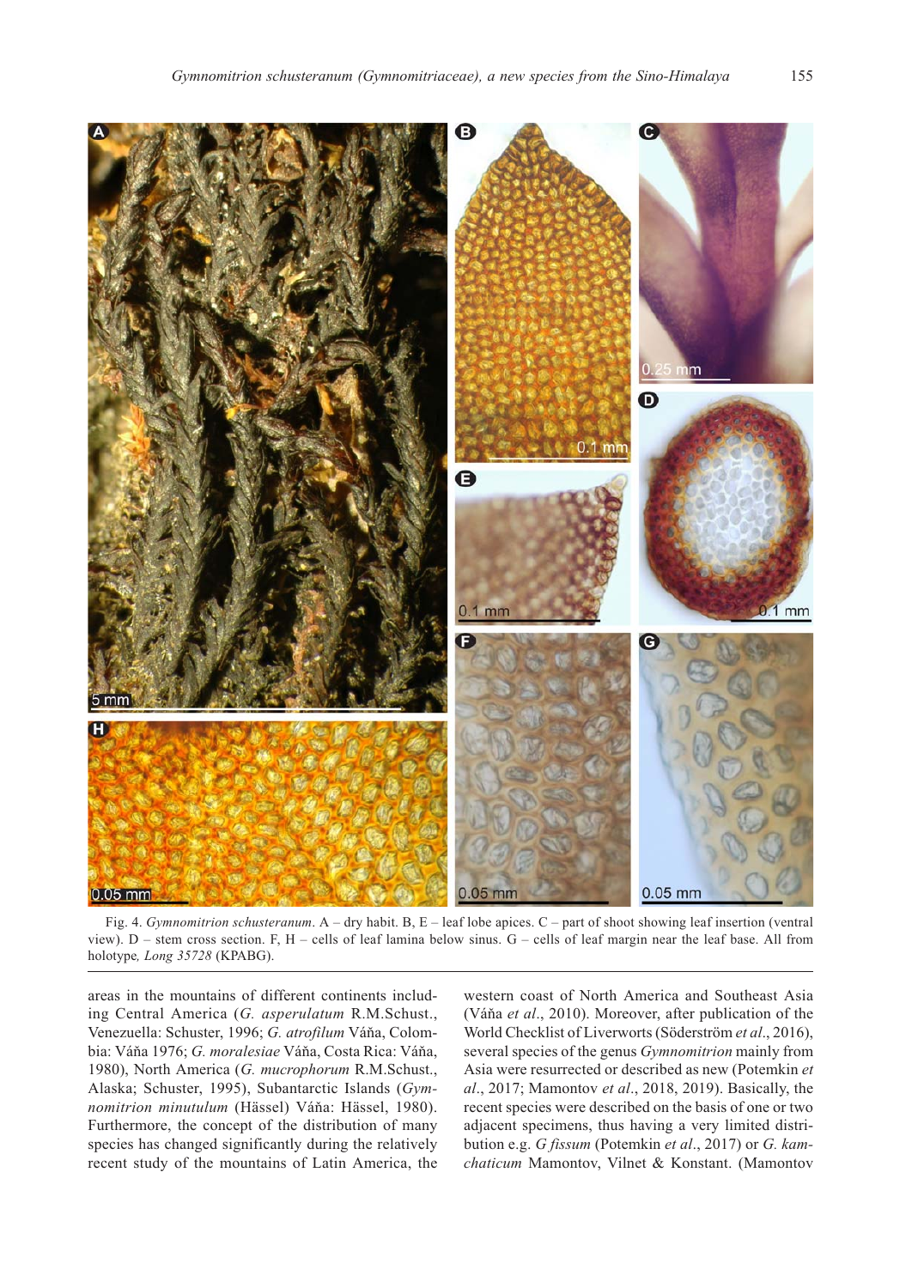

Fig. 5. Gymnomitrion schusteranum. A,  $B$  – parts of the same male shoot (ventral view). C,  $E$  – leaves. D – parts of a male shoot. F, G – male bracts. H, J – parts of leaf lobes. I – leaf lobe apex. All from paratype, Iwatsuki B9 (MHA).

et al., 2019). In this respect, the new species described by us is somewhat exceptional, since only two extremely distant populations of the species are known to date. This gives us reason to believe that the species may not be uncommon in Sino-Himalaya at altitudes of more than 3000–3500 m. In the type locality of the Gymnomitrion schusteranum in Yunnan Province we found a high concentration of east Asian elements including more or less strict endemics both Himalaya or South-East Asia. Particularly the list of its associates along with species widely distributed in the Holarctic e.g. Sanionia uncinata, Diplophyllum taxifolium, includes endemics to the Himalayan Region Pseudolepicolea trollii, Scapania contorta, Solenostoma appressifolium, S. subacutum as well as a somewhat more widespread Solenostoma ohbae that occurs north of the Himalaya in Tibet (Váňa & Long, 2009), Scapania ferruginea was found in addition to the Himalayas (India, Nepal, Bhutan) also in China, Taiwan and Indonesia (Singh et al., 2008) and Schistochilopsis setosa occurs in the Sino-Himalaya and mountainous Northern Indochina (Bakalin et al., 2020). Schuster (1983: 540-541) suggested the Gondwanlandic origin of species with a somewhat similar distribution, including those found among associates with a new species e.g. Solenostoma subacutum (Horikawaella subacuta (Herz.) S. Hatt. et al.). The diversity, distribution and phylogenetic relationships of Gymnomitrion species in the Southern hemisphere are still very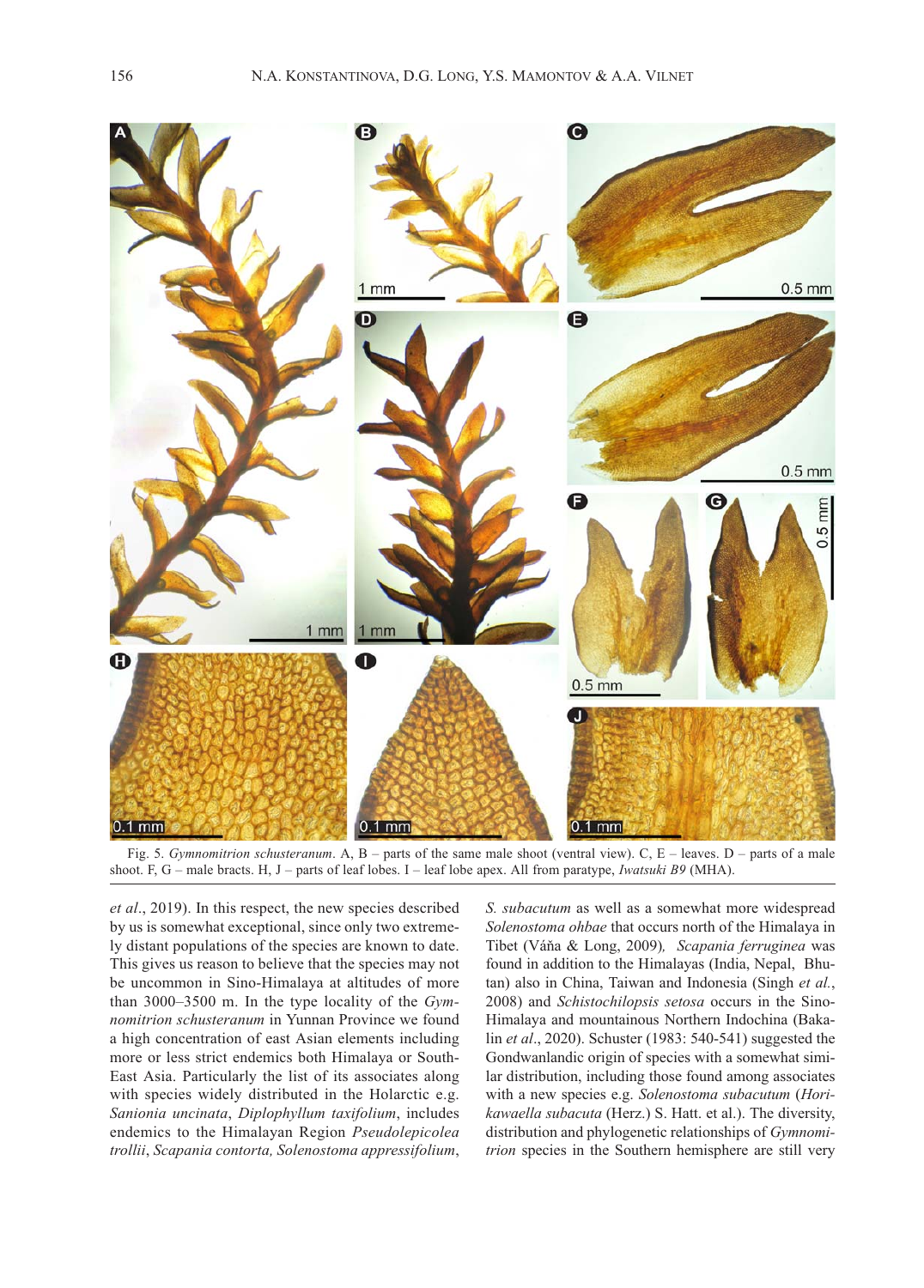poorly studied, so confirmation or refutation of this hypothesis is a matter of the future studies including molecular.

Taking into account the two Gymnomitrion species described after the publication of the World Checklist and the species described here, the number of known species of the genus increases to 38. We think that this is still far from revealing the full diversity of the genus; the study or revision of existing specimens stored in herbaria along with further collections from high altitude in unexplored mountain ranges, especially Himalaya and American Cordilleras, may lead to the description of other new species in future.

## ACKNOWLEDGEMENTS

We are grateful to the curators of KUN and MO herbaria for lending us the collections of Gymnomitrion. We thank very much V. Bakalin for critical reading and valuable comments. The study was partially funded by RFBR, project number 19-04-01270. We thank the Ministry of Higher Education and Science of Russia for grant 075- 15-2021-678 supporting Center of Collective Use «Herbarium MBG RAS». DGL wishes to acknowledge support for field work in Yunnan on the Biotic Survey of Gaoligong Shan project by the U.S. National Science Foundation grant DEB-0103795.

#### LITERATURE CITED

- BAKALIN, V.A., V.E. FEDOSOV, Yu.D. MALTSEVA, I.A. MILYUTI-NA, K.G. KLIMOVA, HUNG MANH NGUYEN & A.V. TROITSKY. 2020. Overview of Schistochilopsis (Hepaticae) in Pacific Asia with the description Protochilopsis gen. nov. – Plants 9(7): 850. https:// doi.org/10.3390/plants9070850
- DAMSHOLT, K. 2002. The illustrated flora of Nordic liverworts and hornworts. – Lund: Nordic Bryological Society, 837 pp.
- GOLOBOFF, P.A. & S. CATALANO. 2016. TNT version 1.5, including a full implementation of phylogenetic morphometrics. – Cladistics 32: 221–238. https://doi.org/10.1111/cla.12160
- GUINDON, S., J.F. DUFAYARD, V. LEFORT, M. ANISIMOVA, W. HORDIJK, & O. GASCUEL. 2010. New algorithms and methods to estimate maximum-likelihood phylogenies: assessing the performance of PhyML 3.0. – Systematic Biology 59: 307–321. https://doi.org/ 10.1093/sysbio/syq010
- HALL,T.A. 1999. BioEdit: a user-friendly biological sequence alignment editor and analysis program for Windows 95/98/NT. – Nucleic Acids Symposium Series 41: 95–98.
- HÄSSEL DE MENÉNDEZ, G.G. 1980. Liverworts new to South Georgia II. – Journal of Bryology 11: 107–128.
- KEANE, T.M., T.J. NAUGHTON & J.O. MCINERNEY. 2004. Model-Generator: amino acid and nucleotide substitution model selection. – Available at: http://bioinf.may.ie/software/modelgenerator
- MAMONTOV, Yu.S., A.A. VILNET, N.A. KONSTANTINOVA & V.A. BAKALIN. 2019. Two new species of Gymnomitriaceae (Marchantiophyta) in the North Pacific. – Botanica Pacifica 8(1): 67–80.
- MAMONTOV, YU.S., N.A. KONSTANTINOVA, A.A. VILNET, A.D. POTEMKIN, E.V. SOFRONOVA & N.S. GAMOVA. 2018. On resur-

rection of Marsupella parvitexta Steph. (Gymnomitriaceae, Marchantiophyta) as a semi cryptic species of the genus Gymnomitrion. – Nova Hedwigia 106(1–2): 81–101.

- PATTENGALE, N.D., M. ALIPOUR, O.R.P. BININDA-EMONDS, B.M.E. MORET & A. STAMATAKIS. 2010. How many bootstrap replicates are necessary? – Journal of Computational Biology 17: 337– 354. doi: 10.1089/cmb.2009.0179.
- POTEMKIN, A.D., YU.S. MAMONTOV & N.S. GAMOVA. 2017. Gymnomitrion fissum (Gymnomitriaceae, Marchantiophyta) – a new species with fissured leaf surface from China. – Novosti Sistematiki Nizshikh Rastenij 51: 274–280.
- RAMBAUT, A. & A.J. DRUMMOND. 2007. Tracer v1.4. Available at http://beast.bio.ed.ac.uk/Tracer.
- RONQUIST, F., M. TESLENKO, P. VAN DER MARK, D.L. AYRES, A. DARLING, S. HÖHNA, B. LARGET, L. LIU, M.A. SUCHARD & J.P. HÜLSENBECK. 2012. MrBayes 3.2: Efficient Bayesian phylogenetic inference and model choice across a large model space. – Systematic Biology 61: 539–542. doi: 10.1093/sysbio/sys029
- SCHUSTER, R.M. 1983. Phytogeography of the Bryophyta. In: Schuster, R.M. (ed.) New manual of Bryology. 1: 463-626.
- SCHUSTER, R.M. 1995. On a new species of Gymnomitrion, G. macrophorum Schust., sp. n. – The Bryologist 98: 242–245.
- SCHUSTER, R.M. 1996. Studies on Antipodal Hepaticae. XII. Gymnomitriaceae. – Journal of the Hattori Botanical Laboratory 80: 1–147.
- SINGH, D., D.K. SINGH & M.P. SINGH. 2008. Scapania contorta Mitt. (subgen. Scapania: sect. Plicaticalyx) a note on diversity and distribution of the genus in India. - Journal of Forestry 31(1): 151-158.
- SÖDERSTRÖM, L., A. HAGBORG, M. VON KONRAT, S.E. BARTHO-LOMEW-BEGAN, D. BELL, L. BRISCOE, E.A. BROWN, D.C. CARGILL, D.P. DA COSTA, B.J. CRANDALL-STOTLER, E.D. COOPER, G. DAUPHIN LÓPEZ, J.J. ENGEL, K. FELDBERG, D. GLENNY, S.R. GRADSTEIN, X.-L. HE, J. HEINRICHS, J. HENT-SCHEL, A.L. ILKIU-BORGES, T. KATAGIRI, N.A. KONSTANTI-NOVA, J. LARRAÍN, D.G. LONG, M. NEBEL, T. PÓCS, F. PUCHE, M.E. REINER-DREHWALD, M.A.M. RENNER, A.A. GYARMATI, A. SCHÄFER-VERWIMP, J.G. SEGARRA-MORAGUES, R.E. STO-TLER, P. SUKKHARAK, B.M. THIERS, J. URIBE-MELÉNDEZ, J. VÁNA, J.C. VILLARREAL, M.J. WIGGINTON, L. ZHANG & R.-L. ZHU. 2016. World checklist of hornworts and liverworts. – PhytoKeys 59: 1–828.
- STAMATAKIS, A. 2006. RAxML-VI-HPC: Maximum likelihood-based phylogenetic analyses with thousands of taxa and mixed models. – Bioinformatics 22: 2688–2690.
- TAMURA, K., D. PETERSON, N. PETERSON, G. STECHER, M. NEI & S. KUMAR. 2011. MEGA 5: Molecular evolutionary genetics analysis using maximum likelihood, evolutionary distance, and maximum parsimony method. – Molecular Biology and Evolution 28: 2731– 2739. doi: 10.1093/molbev/msr121
- VÁŇA, J. 1980. Some new South and Central American Hepatics. Journal of the Hattori Botanical Laboratory 48: 225–234.
- VÁŇA, J. 2003. Notes on Gymnomitriaceae (subf. Gymnomitrioidae) in Latin America. Egri tanárképzö föiskola tudományos közleményei. – Acta Academiae Paedagogicae Agriensis 24: 109–128.
- VÁŇA, J. & D.G. LONG. 2009. Jungermanniaceae of the Sino-Himalayan region. – Nova Hedwigia 89: 485–517.
- VÁŇA, J., L. SÖDERSTRÖM, A. HAGBORG, M.J. VON KONRAT & J.J. ENGEL. 2010. Early Land Plants Today: Taxonomy, systematics and nomenclature of Gymnomitriaceae. – Phytotaxa 11: 1–80. doi: 10.11646/phytotaxa.11.1

Received 24 October 2021 Accepted 4 November 2021